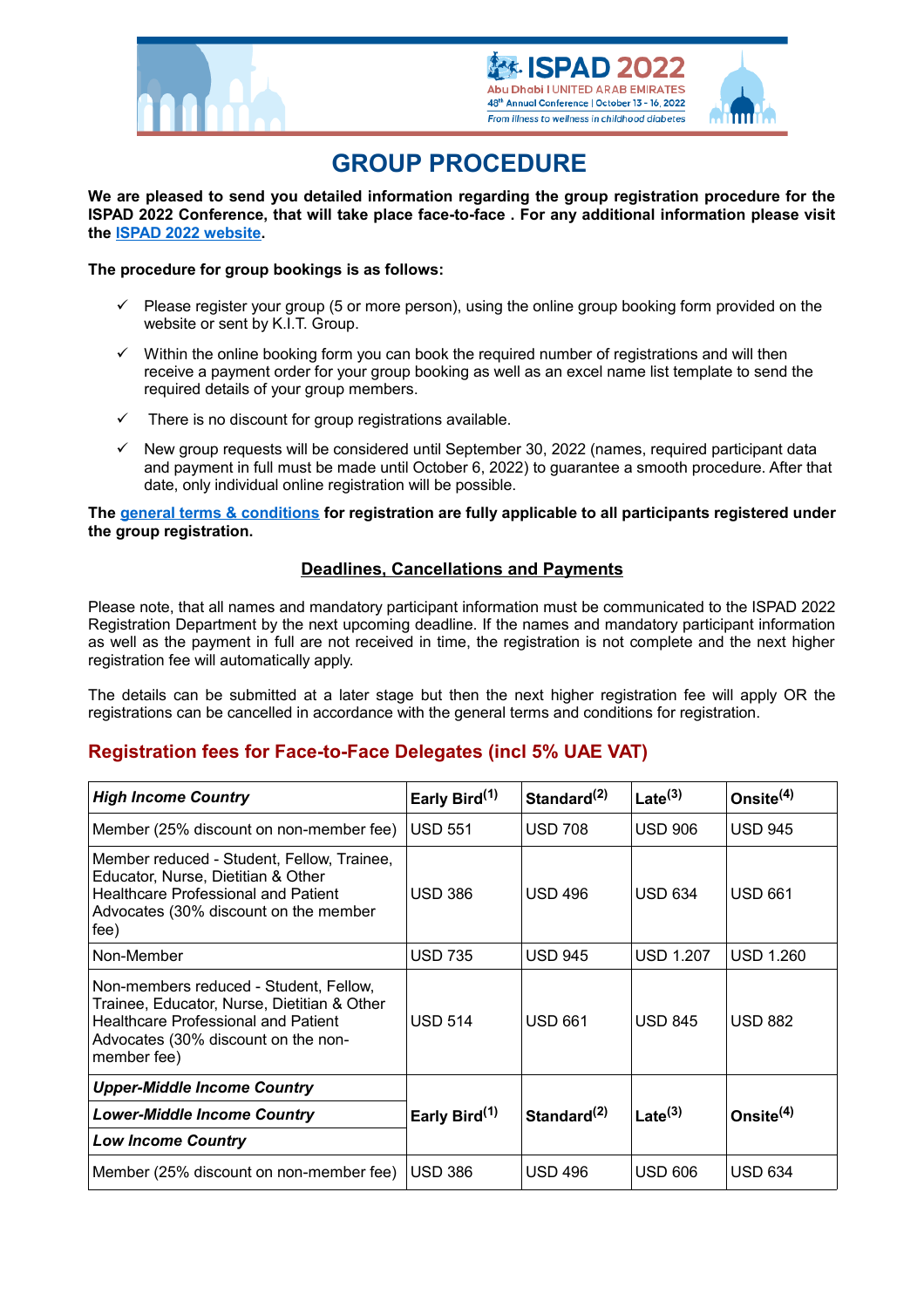





| Member reduced - Student, Fellow, Trainee,<br>Educator, Nurse, Dietitian & Other<br><b>Healthcare Professional and Patient</b><br>Advocates (30% discount on the member<br>fee)   | <b>USD 270</b> | <b>USD 346</b> | <b>USD 424</b> | <b>USD 444</b> |
|-----------------------------------------------------------------------------------------------------------------------------------------------------------------------------------|----------------|----------------|----------------|----------------|
| Non-Member                                                                                                                                                                        | <b>USD 514</b> | <b>USD 661</b> | <b>USD 808</b> | <b>USD 845</b> |
| Non-member reduced - Student, Fellow,<br>Trainee, Educator, Nurse, Dietitian & Other<br>Healthcare Professional and Patient<br>Advocates (30% discount on the non-<br>member fee) | <b>USD 360</b> | <b>USD 463</b> | <b>USD 566</b> | <b>USD 591</b> |

## **Registration fees for Virtual Delegates (incl 5% UAE VAT)**

| <b>High Income Country</b>                                                                                                                                                                | Early Bird <sup>(1)</sup> | Standard <sup>(2)</sup> | $\text{Late}^{(3)}$ | Onsite $(4)$   |
|-------------------------------------------------------------------------------------------------------------------------------------------------------------------------------------------|---------------------------|-------------------------|---------------------|----------------|
| Member (25% discount on non-member fee)                                                                                                                                                   | <b>USD 210</b>            | <b>USD 270</b>          | <b>USD 345</b>      | <b>USD 360</b> |
| Member reduced - Student, Fellow, Trainee,<br>Educator, Nurse, Dietitian & Other<br><b>Healthcare Professional and Patient</b><br>Advocates (30% discount on the member<br>fee)           | <b>USD 147</b>            | <b>USD 189</b>          | <b>USD 242</b>      | <b>USD 252</b> |
| Non-Member                                                                                                                                                                                | <b>USD 280</b>            | <b>USD 360</b>          | <b>USD 460</b>      | <b>USD 480</b> |
| Non-members reduced - Student, Fellow,<br>Trainee, Educator, Nurse, Dietitian & Other<br><b>Healthcare Professional and Patient</b><br>Advocates (30% discount on the non-<br>member fee) | <b>USD 196</b>            | <b>USD 252</b>          | <b>USD 322</b>      | <b>USD 336</b> |
| <b>Upper-Middle Income Country</b>                                                                                                                                                        |                           |                         |                     |                |
| <b>Lower-Middle Income Country</b>                                                                                                                                                        | Early Bird <sup>(1)</sup> | Standard $^{(2)}$       | Late $^{(3)}$       | Onsite $(4)$   |
| <b>Low Income Country</b>                                                                                                                                                                 |                           |                         |                     |                |
| Member (25% discount on non-member fee)                                                                                                                                                   | <b>USD 147</b>            | <b>USD 189</b>          | <b>USD 231</b>      | <b>USD 242</b> |
| Member reduced - Student, Fellow, Trainee,<br>Educator, Nurse, Dietitian & Other<br><b>Healthcare Professional and Patient</b><br>Advocates (30% discount on the member<br>fee)           | <b>USD 103</b>            | <b>USD 132</b>          | <b>USD 162</b>      | <b>USD 169</b> |
| Non-Member                                                                                                                                                                                | <b>USD 196</b>            | <b>USD 252</b>          | <b>USD 308</b>      | <b>USD 322</b> |
| Non-member reduced - Student, Fellow,<br>Trainee, Educator, Nurse, Dietitian & Other<br><b>Healthcare Professional and Patient</b><br>Advocates (30% discount on the non-<br>member fee)  | <b>USD 137</b>            | <b>USD 176</b>          | <b>USD 216</b>      | <b>USD 225</b> |

(1) until June 28, 23:59 CET

(2) until August 30, 23:59 CET

(3) until October 6, 23:59 CET

(4) starting October 7, 00:01 CET